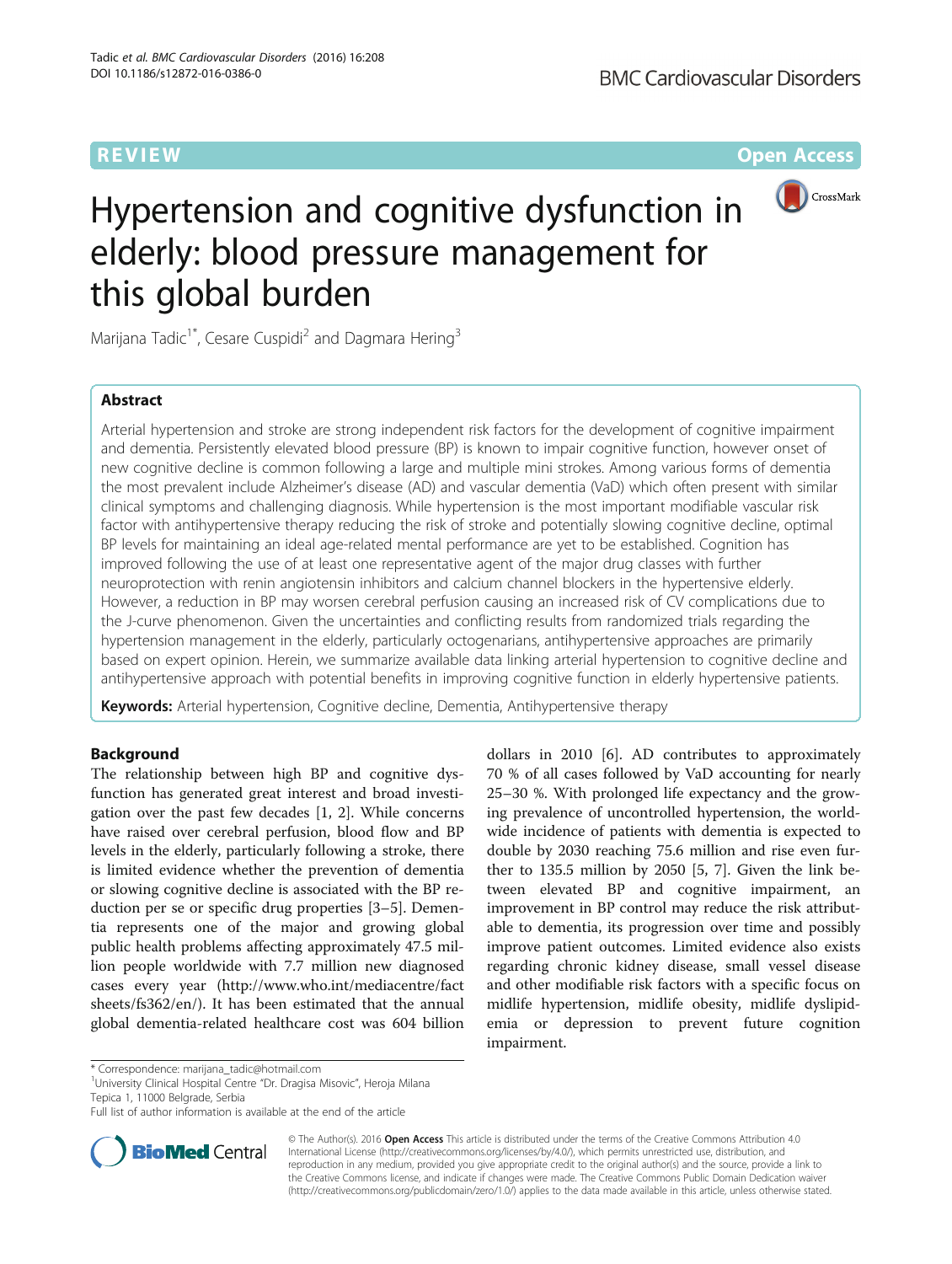# Hypertension and cognitive dysfunction related with stroke

The association between hypertension and stroke-related dementia is well recognized. Evidence from numerous studies indicates the development of cognitive decline following stroke. Dementia has been reported in approximately 10–30 % of patients 3 months after stroke [[8, 9\]](#page-6-0). A meta-analysis of 7511 patients indicated that 10 % of patients developed dementia before to first stroke, 10 % had new dementia directly after first stroke, and >30 % of patients had dementia after recurrent stroke [[9\]](#page-6-0). The risk of dementia increased two to five times following stroke indicating it is a critical contributor in this scenario [\[8](#page-6-0)–[11\]](#page-6-0). The prevalence of cognitive decline following stroke has been shown to remain persistently high. An observational longitudinal study of 4212 post stroke patients revealed an occurrence of cognitive impairment in 22 % at 3 months, 22 % at 5 years and 21 % at 14 years of follow-up [[12\]](#page-6-0) with cognitive impairment in some patients detected within 7 days which remained stable 3 months after stroke.

The interaction between brain infarction and the risk of clinical dementia has been reported in the Nun study [[13\]](#page-6-0). In this autopsy research, patients with neurological features of AD and  $\geq 1$  lacunar stroke in the thalamus, basal ganglia, or deep white matter had a 20 times higher risk of clinical dementia comparing to AD patients without infarcts [\[13](#page-6-0)]. Although arterial hypertension plays a causative role in cerebral small vessel disease including lacunar infarcts [\[14](#page-6-0)], further studies need to determine whether maintaining BP control may prevent from lacunar infarcts and associated cognitive dysfunction and dementia.

# Hypertension and cognitive dysfunction unrelated to stroke

The relationship between increased BP and cognitive dysfunction in the absence of stroke is controversial and not completely understood. Numerous studies have demonstrated an inverse association between BP levels and cognitive function. The Framingham Heart Study has showed that cognitive function was associated with the basic BP measurement [\[15](#page-6-0)]. Among 1702 subjects, cognitive performance worsened over a 12 to 14-year period and was negatively associated with initial systolic (S) and diastolic (D) BP levels. Another study of a total of 3735 male subjects indicated that midlife elevated SBP predicted a future reduction in cognitive function [[16\]](#page-6-0). There was an increased risk for intermediate and poor cognitive function with every increment increase in SBP by 10 mmHg irrespective of the history of stroke, coronary heart disease and subclinical atherosclerosis indicating that BP control in early life may reduce the risk for cognitive impairment in old age [[16](#page-6-0)]. A further

observation was derived from a study of 2068 individuals ≥65 years demonstrating a U-shaped association between baseline SBP and DBP and mental decline assessed after 9 years of follow-up [[17](#page-6-0)]. Elevated baseline SBP of  $\geq$ 160 mmHg was associated with a 14 % (95 % CI: 4–25 %) increase risk of cognitive dysfunction during 9 years of follow-up. Recently, a study of 1115 very old individuals (85 year and older) showed that cognitive dysfunction was the highest among participants with SBP >165 mmHg or <125 mmHg when compared to individuals with SBP between 126 and 139 mmHg [[18](#page-6-0)] suggesting the U-curve ratio between BP and cognitive dysfunction. This could be partly explained by the fact that age at BP measurements could be related with the inconsistent associations between BP and cognitive function.

Optimal BP targets in older adults has become even more controversial following the findings from the recent longitudinal Milan Geriatrics 75+ Cohort Study [[19\]](#page-6-0). In this study, 1046 out of 1587 outpatients died during 10-year follow-up and SBP/DBP of 165/85 mmHg were associated with the lowest mortality. In contrast, patients with SBP <120 mmHg and SBP between 120 and 139 (prehypertension) mmHg had 1.64-fold (95 % confidence intervals, CI 1.21–2.23) and 1.32-fold (95 % CI 1.10–1.60) higher mortality risk than patients with SBP of 160–179 mmHg (P values 0.001 and 0.004). Most interestingly, higher SBP was associated with lower mortality in patients with impaired Mini-Mental State Examination and Basic Activities of Daily Living [[19\]](#page-6-0). These findings suggest that patients with impaired functional and cognitive status may benefit from higher BP levels, this however merits further clinical research.

The independent association between low daytime SBP  $(\leq 128$  mmHg) and a progression of cognitive decline in patients with dementia and cognitive impairment has been recently demonstrated in another study cohort (mean age  $79 \pm 5$ ), this however was not observed in subjects with low SBP without antihypertensive treatment [[20\]](#page-6-0).

Notably, the adverse effects of high BP on cognition have not consistently been confirmed [[21, 22\]](#page-6-0). This could be partly explained by inconsistent subject and cohort selection including ethnicity and differences in methods used for the evaluation of cognitive function or other confounding factors beyond BP levels which may be additively and synergistically involved in the process of cognitive dysfunction. Considering the competing risk exists in elderly subjects, the effects between cognitive dysfunction and blood pressure may only be modest and even biased. In other words, only survivors of major adverse vascular events can provide the opportunities for investigators to observe the relationship between BP and cognition impairment.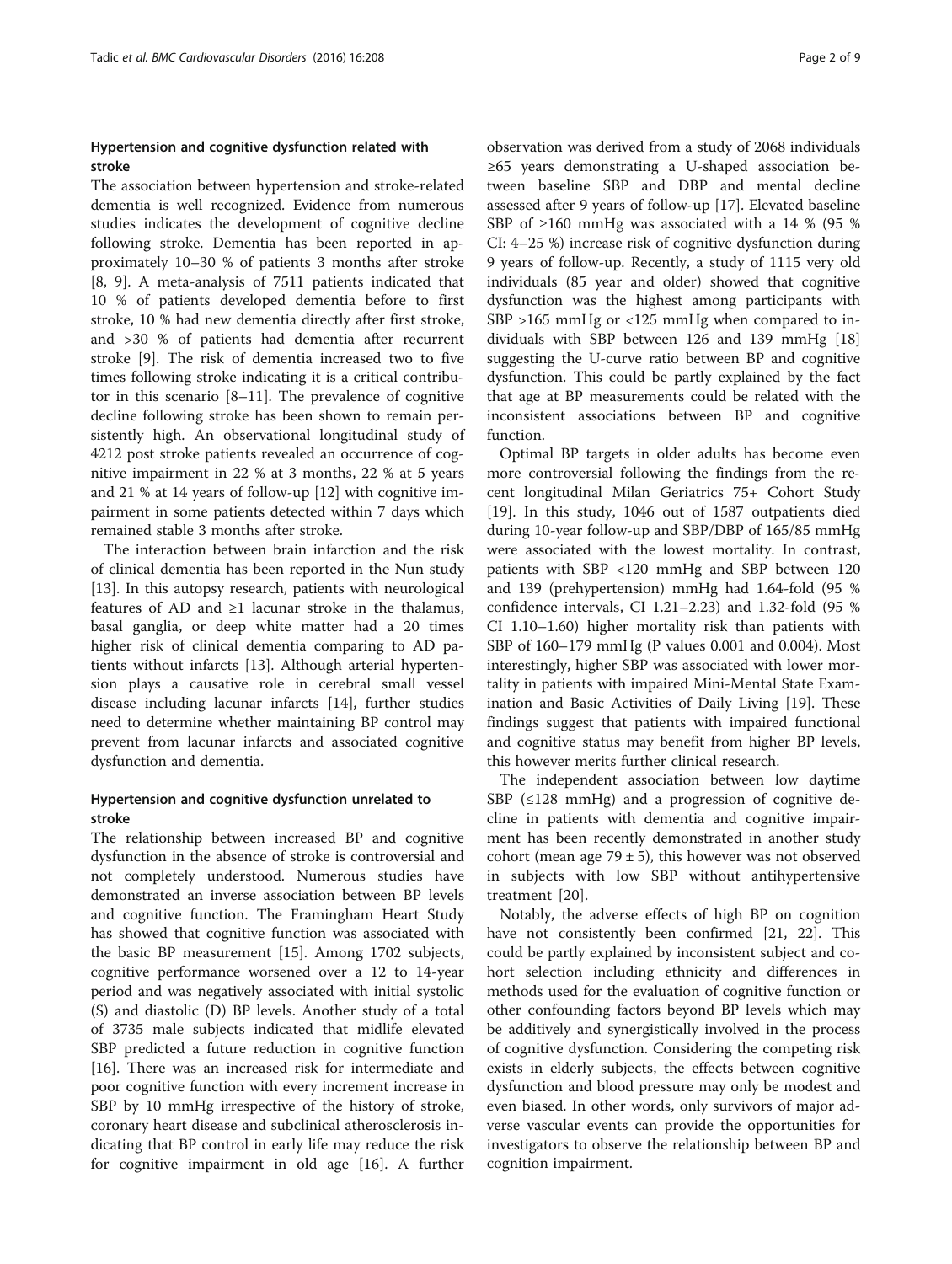Nevertheless, persistently elevated BP has been shown to be an important contributor to dementia [[23](#page-7-0)–[25](#page-7-0)]. A longitudinal study with a duration of 21 years of followup has supported the concept that midlife arterial hypertension (SBP  $\geq$  160 mmHg) or high serum cholesterol levels  $(≥6.5 \text{ mmol/L})$  significantly increase the late-life risk of AD, particularly in the combination of these abnormalities [\[23\]](#page-7-0). Furthermore evidence suggests that both midlife and late-life hypertension increase the risk of dementia over time [[26\]](#page-7-0). The negative influence of midlife BP on dementia has also been showed in the recent Uppsala Longitudinal Study of Adult Men with 40 years of follow-up [\[27](#page-7-0)]. In this research, 349 out of the 2268 enrolled individuals developed dementia over the longer-term where SBP was found to be a critical contributor to the elevated risk of vascular and all-type dementia [[27\]](#page-7-0). The risk was further potentiated by the presence of other CV risk factors including obesity and dyslipidemia [[27\]](#page-7-0) which is line with previous findings showing the influence of obesity-associated metabolic abnormalities on cognitive function [[28\]](#page-7-0). Another study showed that midlife but not late-life hypertension was associated with greater cognitive decline over 20-year follow-up in the recent ARIC (Atherosclerosis Risk in Communities) neurocognitive trail [\[29](#page-7-0)].

However, some studies showed that high BP bore no relationship with dementia and even suggested that dementia is related to low BP due to J-curve phenomenon [[30](#page-7-0)–[32](#page-7-0)], particularly in the elderly and very elderly individuals [\[32\]](#page-7-0). While mechanisms linking low BP to cognitive dysfunction are not entirely understood, the death of neurons in deep brain structures that are responsible for BP control in addition to physical inactivity and the fall in BP common in old individuals may play a role in this scenario.

The association between BP and AD is more complex. Despite a 40 year follow-up duration, midlife BP was unrelated to the risk of AD in the Uppsala Longitudinal Study of Adult Men [[27\]](#page-7-0). Similar findings have been reported in other studies [[33, 34](#page-7-0)] with increased DBP associated with a significantly lower risk of AD [\[34](#page-7-0)].

While the role of ethnicity on cognitive decline has not yet been established, a recent meta-analysis that included 28,477 participants revealed that hypertensive African Americans are at the highest risk of cognitive limitations (11 %,  $p = 0.01$ ) when compared to nonhypertensive African Americans and non-African Americans [[35](#page-7-0)].

Recent SPRINT trial showed that the more intensive systolic BP targets of <120mmHg in non-diabetic subjects are superior over the standard systolic BP target of <140mmHg [\[36](#page-7-0)]. In the elderly patients (>75 years), intensive treatment was more effective than standard BP lowering (HR 0.67; 95 %: 0.51–0.86) [[36\]](#page-7-0). This suggests

that the target systolic BP should be <120mmHg in the elderly patients. Interestingly, the lower systolic BP target was beneficial for both the fit elderly and the frail elderly. However, the highest benefit was in elderly with average fit status. In the fit elderly hypertensive patients the HR was 0.47 (95 % CI: 0.13–1.39), less fit elderly HR 0.63 (95 % CI: 0.43–0.91) and the frail elderly HR 0.68 (95 % CI: 0.45–1.01) [\[36](#page-7-0)].

The results from the SPRINT MIND trial, which is part of the SPRINT study [[36\]](#page-7-0), will provide answers on many questions including the optimal target BP value for prevention of cognitive dysfunction. The primary objective of the SPRINT MIND trial is to determine whether intensive BP lowering with target systolic BP <120 mmHg is associated with a greater reduction in the incidence of all-cause dementia comparing with a standard treatment target of 140 mm Hg.

# Mechanisms linking blood pressure to cognitive dysfunction

The mechanisms underlying cognitive impairment are complex and not clearly understood [[37](#page-7-0)]. Age-related functional and structural changes in cerebrovascular small and large blood vessels appear to play a key role in this context. A reduced number of cerebral cortical capillaries with thickening and fibrotic basement membranes in addition to changes in white matter have been found in the elderly [\[38, 39\]](#page-7-0). The abnormalities associated with aging adversely impact brain circulation causing a reduction in resting cerebral blood flow with subsequent dysfunction of regulatory cerebral mechanisms [[40\]](#page-7-0) which are further potentiated by arterial hypertension. Subsequently, hypertension-related cognitive dysfunction develops as a result of the imbalance in autoregulation of cerebral blood flow and cerebral vascular alterations.

In addition, arterial stiffness may explain the association between hypertension and cognitive dysfunction [[41\]](#page-7-0) and provide explanations for the conflicting observations. Namely, the authors stated that increased arterial stiffness is better predictor of cognitive decline than BP level and proposed that arterial stiffness might be a target in the prevention of cognitive decline in hypertensive patients. Cooper et al. reported that relationship between aortic stiffness and cognitive function in older adults is the consequence of damage in cerebral microvascularisation and microvascular parenchymal injury [\[42](#page-7-0), [43](#page-7-0)].

A recent study in elderly subjects has demonstrated a decreased temporal and occipital brain perfusion, total and regional cortical thickness in participants with hypertension when compared to those without hypertension [[44](#page-7-0)]. The negative impact of hypertension on total brain perfusion remained reduced irrespective of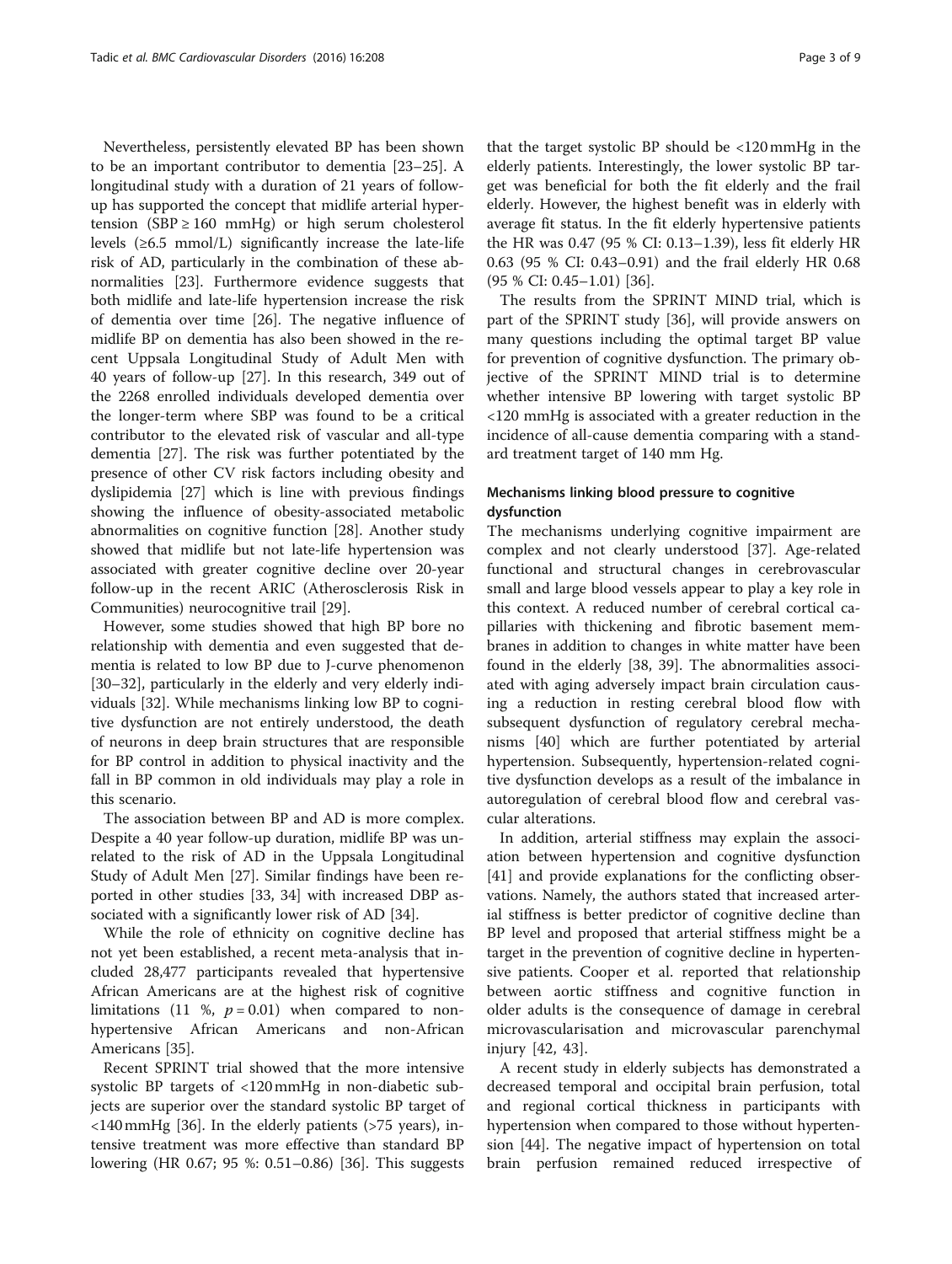patients' age. Reduced total brain perfusion predicted a decrease in cortical thickness whereas antihypertensive therapy was unrelated to total cerebral perfusion or cortical thickness [[44](#page-7-0)].

Brain regions which are particularly vulnerable to alterations with advanced age and increased BP involve the prefrontal cortex, hippocampus, inferior temporal cortex and inferior parietal lobule [[40](#page-7-0), [45](#page-7-0)–[47\]](#page-7-0). This observation indicates that high BP alters grey matter structure by age-independent mechanisms.

Changes in white matter commonly occur in the elderly, however the mechanisms underlying their decrease are not fully understood. Cerebral small vessel disease importantly contributes to a reduction in white matter [[48\]](#page-7-0) which has been shown to be associated with an increased risk of stroke, cognitive dysfunction, dementia and death [\[49](#page-7-0)]. Hypertension per se plays a causative role in the development of cerebral small vessel disease resulting in lacunar infarcts [[50\]](#page-7-0).

Large artery remodeling is another potential mechanism related with cognitive decline. Increased pulse pressure and arterial stiffness which are a hallmark of hypertension have been linked to white matter degradation, cognitive dysfunction and dementia [\[51, 52](#page-7-0)]. Hypertension-related cerebral white matter degradation has been particularly found in the frontal lobe [[49\]](#page-7-0).

Additionally, accumulation of beta amyloid protein in the brain related with high BP could be a potential mechanism that connects BP level and cognitive dysfunction [[53\]](#page-7-0).

Activation of the renin-angiotensin-aldosterone system and oxidative stress are further mechanisms implicated in hypertension-related cognitive dysfunction [[54, 55](#page-7-0)]. Endothelial dysfunction which is a common feature of hypertension leads to endotheliummediated constriction and brain damage [[56](#page-7-0)]. The alterations in vasodilator mechanisms including nitric oxide, epoxyeicosatrienoic acids and ion channels adversely impact endothelial function [[54\]](#page-7-0). Hypertension induces blood–brain barrier damage through direct effect on oxidative stress, inflammation and vasoactive substances [[54\]](#page-7-0). Consequently, neurons are more vulnerable to cytotoxic molecules leading to neuronal loss, white matter degradation, cognitive decline and impaired recovery following cerebral ischemia [[54](#page-7-0)].

### Antihypertensive therapy and cognitive function

While several well-designed randomized controlled trials reported the favorable influence of antihypertensive therapy in the prevention or slowing of cognitive deterioration, its preventive efficacy disputable.

A meta-analysis that included 15,936 hypertensive subjects with average age of 75.4 years and BP levels of 171/86 mmHg across the studies failed to confirm that lowering BP in late-life prevents the development of dementia or cognitive impairment in hypertensive subjects without a history of cerebrovascular disease [\[57\]](#page-7-0). On the contrary, the well-known PROGRESS (Perindopril Protection Against Recurrent Stroke Study) [[58](#page-7-0)] and Syst-Eur (Systolic Hypertension in Europe) trials [[59](#page-7-0)] have demonstrated a significant reduction in strokerelated cognitive decline. The interest for the effect of BP reduction on cognitive decline in middle-aged hypertensive patients is increasing [\[60\]](#page-7-0). The Syst-Eur study reported a 50 % reduction in incident dementia during 2-year follow-up period in subjects older than 60 years [[59\]](#page-7-0). Hypertensive middle-aged patients should be routinely tested for cognitive dysfunction because it may be an early predictor of dementia and antihypertensive treatment could slow cognitive decline in this patients.

More recently, another interesting observation comes from a meta-analysis comparing the effectiveness of different antihypertensive drug classes on the incidence of dementia and cognitive function [[61](#page-7-0)]. Antihypertensive therapy was associated with favorable effects on cognitive function [effect size 0.05, 95 % confidence interval: 0.02–0.07] irrespective of drug classes. The risk of all-cause dementia was reduced by 9 % following BP lowering therapy when compared to the control group (hazard ratio 0.91, 95 % CI: 0.89–0.94) [\[61](#page-7-0)]. While no significant changes in average BP levels were noted across the various antihypertensive drug classes, angiotensin II receptor blockers (ARB) were superior to placebo in improving overall cognition and were more effective than β-blockers, diuretics and angiotensin-converting enzyme inhibitors (ACEI) [[61\]](#page-7-0).

Several reasons have been suggested for the different cognitive function responses to antihypertensive medication and a resultant lack of coherent recommendation to support the use of any specific drug class in the prevention or slowing cognitive decline [[62\]](#page-7-0). No previous studies have been designed specifically to focus on cognition, instead were concentrated on elderly populations with low risk or minimal baseline cognitive impairment and/or white matter lesions with no long-term follow-up.

Studies regarding the influence of different antihypertensive agents on cognitive function were mainly focused on the effect of the blockers of the renin-angiotensinaldosterone (RAAS) and calcium channel blockers. These investigations showed the favorable effect of RAAS and calcium channel blockers on mental status, which seems to be more pronounced than in other antihypertensive groups. However, we need randomized trials that would provide answer on this important question. Possibly substudies of the SPRINT study will give satisfactory response.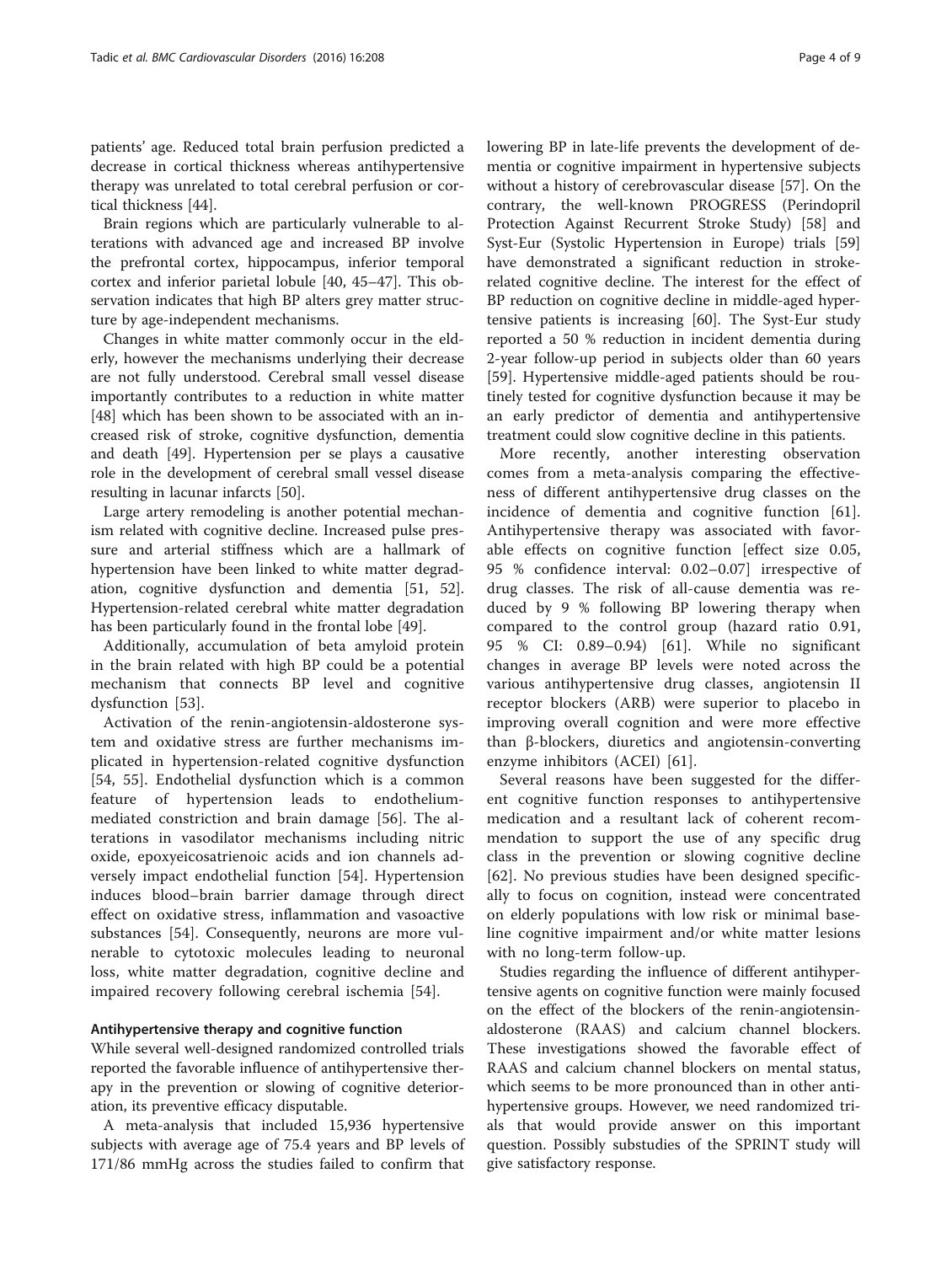#### Renin-angiotensin-aldosterone system antagonists

The activity of the RAAS system has been shown to be implicated in cognitive decline and dementia. Indeed, higher levels of circulating aldosterone were related with impaired cerebral function in older hypertensive patients [[55\]](#page-7-0). Activation of angiotensin 1 receptor is associated with inflammation, blood–brain barrier damage and a decrease in blood brain flow. In this context, an inhibition of the RAAS in the hippocampus (which plays a significant part in cognition) using blood–brain barrierpenetrating RAAS inhibitors may have favorable effects in preventing cognitive decline [[63\]](#page-7-0). Therapy with ARBs and ACEIs, particularly using brain-penetrating drugs such as captopril, perindopril and telmisartan appears to improve blood–brain barrier function, increase cerebral blood flow and reduce inflammation.

#### Angiotensin-converting enzyme inhibitors

ACEIs have been found to reduce the accumulation of amyloid  $β$  (A $β$ ) peptides through substance P that potentially may degrade brain Aβ peptide and increase the acetylcholine [[64\]](#page-7-0). This drug class can also decrease neuronal injury by an anti-oxidative pathway. Given that ACE has been found to be overexpressed in the hippocampus, frontal cortex, and caudate nucleus in patients with AD [\[65](#page-7-0)], ACEI could be of clinical benefits in this patient cohort.

The HOPE (Heart Outcomes Prevention Evaluation) trial followed over 4.5 years 9297 patients with vascular diseases and demonstrated a 41 % decrease in strokerelated cognitive decline following therapy with ramipril when compared to placebo [\[66](#page-7-0)]. Although a relatively modest reduction in SBP/DBP (3.8/2.8 mmHg) levels was achieved, the positive effect was especially evident in regards to cognition and language disorders.

In the PROGRESS trial which involved 6105 patients with cerebrovascular disease, treatment with perindopril and indapamide for 4 years reduced the relative risk of cognitive decline by 19 % (95 % CI: 4 to 32 %) in the total population and 45 % in patients with recurrent strokes (95 % CI: 21 to 61 %) [[58\]](#page-7-0). In the total population the risk of dementia also decreased by 12 % (95 % CI: −8 to 28 %) and by 34 % in patients with recurrent strokes (95 % CI: 3 to 55 %). These beneficial effects of perindopril and indapamide therapy on dementia and cognition were noticed irrespective of the history of hypertension including both hypertensive and nonhypertensive patients. A significant reduction in the risk of dementia (by 23 %; 95 % CI: 0 to 41 %) was achieved with dual therapy accompanied by a substantial reduction in BP (−12/5 mmHg for SBP/DBP) but not monotherapy  $(-8 \, \frac{\pi}{6})$ ; 95 % CI = -48 to 21 %) resulting in a lower BP reduction (−5/3 mmHg for SBP/DBP) [[58\]](#page-7-0).

Another interesting observation from a randomized study has demonstrated that ACEIs which specifically penetrate the blood–brain barrier (perindopril, captopril) may be more effective in slowing cognitive decline in mild to moderate AD patients when compared to non-brain-penetrating ACEIs or calcium channel blockers [[67](#page-8-0)].

#### Angiotensin II receptor blocker

While ARBs may have a neuroprotective effect via crossing the blood–brain barrier and increasing brain blood flow, not all studies have proven this benefit. The SCOPE (Study on Cognition and Prognosis in the Elderly) trial included 4964 hypertensives aged 70–89 with SBP and DBP of 160–170/90–99 mmHg followed over 3.97 years [\[68\]](#page-8-0). In this study, the effect of candesartan on dementia and/or cognitive decline was not dissimilar to that of placebo [\[68](#page-8-0)].

Another prospective study of 819,491 male participants (98 %) aged ≥65 has shown that time to incident and deterioration of AD or dementia were significantly reduced with ARBs comparing to ACEIs or other CV drugs [[69](#page-8-0)].

Further supportive evidence for the use of ARBs in cognitive decline comes from a randomized study of 160 patients (76 men, 84 women) aged 61–75 years which compared the effects of telmisartan/hydrochlorothiazide (HTZ) to lisinopril/HTZ on cognitive function and ambulatory BP levels [[70\]](#page-8-0). The greater BP lowering effects achieved with the telmisartan/HTZ combination was accompanied by an improvement in some of the components of cognitive function, particularly episodic memory and visuospatial abilities at both 12 and 24 weeks of follow-up. In contrast, no significant changes in any of the cognitive function test scores were observed following treatment with lisinopril/HCTZ at any time of the study [[70\]](#page-8-0).

Finally, a large meta-analysis that included 19 randomized trials  $(n = 18,515)$  and 11 studies  $(n = 831,674)$  of patients with hypertension without previous cerebrovascular disorders demonstrated that antihypertensive treatment has favorable effects on cognitive decline, however this benefit may differ between drug classes with the most pronounced effect achieved with ARBs [[61\]](#page-7-0). In this context, further longer-term studies are needed to determine the effectiveness of ARBs in reducing the incidence of dementia.

#### Aldosterone antagonists

Very recently, the association of aldosterone and renin levels with cognitive and cerebrovascular measures was demonstrated in a cohort of 47 subjects with mean age of 71 who were followed over a 1 year of antihypertensive therapy [\[55\]](#page-7-0). While higher levels of aldosterone at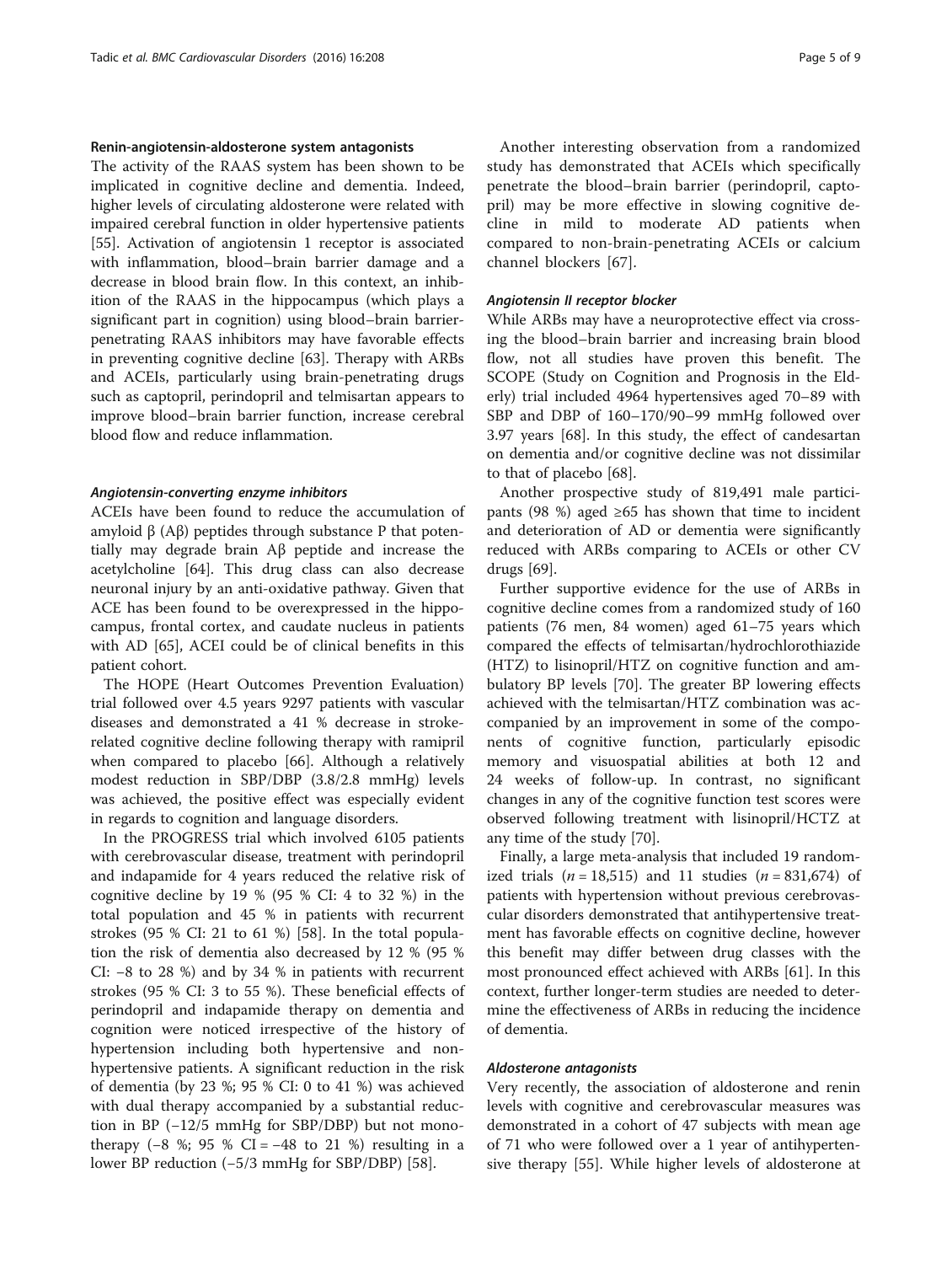baseline were associated with decreased cerebrovascular function in hypertension, these effects were unrelated to the type of antihypertensive therapy or the degree of changes in aldosterone levels. Unlike aldosterone, levels of plasma renin activity bore no association with cognitive measures [\[55](#page-7-0)].

In line with this observation, increased plasma aldosterone concentration has been linked to impaired cognitive function in hypertensive patients [[71\]](#page-8-0). Although only shown in a small number of patients  $(n = 7)$ , therapy with aldosterone antagonists (i.e. spironolactone and eplerenone) has led to an improvement in the minimental state examination in treated patients when compared to controls [\[71\]](#page-8-0).

The relationship between the protective effects of using BP lowering drugs and risk of AD was investigated in the elderly participants of the Cache County Study [[72\]](#page-8-0). Although the use of any antihypertensive medication reduced the incidence of AD, the greatest effect was observed using potassium-sparing diuretics with more than a 70 % reduction in risk of AD [[72\]](#page-8-0).

While these findings are promising, the role that excessive aldosterone release on neurocognitive function merits further investigation. Likewise, whether mineral corticoid receptor blockade may improve cognitive function beyond CV protection needs to be confirmed in larger randomized clinical trials.

#### Calcium channel blockers

Intracellular calcium homeostasis is another potential mechanism involved in cognitive function. Evidence suggests that aging impairs ability of the brain intracellular calcium degradation which is likely to induce cellular damage leading to neural death and resultant cognitive dysfunction. Indeed, 3 months therapy with nimodipine commencing 7–14 days after cerebral infarction resulted in memory improvement [\[73](#page-8-0)]. Further supportive findings for the neuroprotective effects of calcium antagonists have been demonstrated in 1241 elderly hypertensive patients with memory impairment [\[74](#page-8-0)]. The use of calcium antagonists decreased the risk of cognitive impairment and AD independently of BP levels when compared to patients not receiving calcium blockers [[74\]](#page-8-0). The long-term effects of antihypertensive therapy initiated with a long-acting dihydropinidine (nitrendypine) has been demonstrated in the doubleblind, placebo-controlled Syst-Eur trail in which the incidence of dementia was reduced by 55 % [[59\]](#page-7-0).

## **Diuretics**

Determining the exact effects of diuretics on cognitive function remain challenging as most previous studies applied them as concomitant antihypertensive agents rather than monotherapy.

In the Syst-Eur trial HTZ was added to nitrendipine and/or ACEI (enalapril) and indicated a reduced risk of dementia following the long-term therapy [[59](#page-7-0)]. The PROGRESS study used indapamide in combination with perindopril with a resulting decrease in the risk of dementia and cognitive decline after recurrent stroke when compared to perindopril alone or placebo [\[58](#page-7-0)]. However, the Systolic Hypertension in the Elderly Program trial did not find difference in the occurrence of cognitive dysfunction in patients taking active treatment (low-dose diuretic and/or beta blockers) or placebo [\[75](#page-8-0)].

#### Beta-adrenergic blocking agents

The influence of β-blockers with their potential beneficial effects on cognitive function has not yet been clarified with conflicting findings reported from different studies.

One of the major limitations of previous studies is that β-blockers are not commonly used as monotherapy in the elderly but often in combination with ACEI/ARB, calcium channel blockers and/or diuretics.

Available evidence suggests that a reduction in the incidence of AD in participants with normal cognition appears to be achieved with all antihypertensive drug classes including β-blockers [\[76](#page-8-0)]. However, the neuroprotective effects of β-blockers seemed to be inferior when compared to other classes [\[76](#page-8-0)].

On the contrary, the Honolulu-Asia Aging Study which included 2197 hypertensive males (mean age 77 years) has found that the use of β-blockers alone was related with a decreased risk of cognitive declining [\[77](#page-8-0)]. The efficacy of β-blockers in slowing cognitive impairment was more pronounced in men with diabetes and those older than 75 years and with pulse pressure ≥70 mm Hg. In contrast, the use of diuretics, calcium channel blockers, ACEIs or vasodilators alone failed to demonstrate any cognitive improvement [\[77](#page-8-0)]. However, this was not confirmed by another cognitive randomized placebo-controlled sub-study which demonstrated no difference between the initiation of treatment with βblocker, diuretic or placebo on the change of cognitive function over 54 months in hypertensive older adults [[78\]](#page-8-0). Whether differences in the efficacy of β-blockers on cognitive function are related to specific drug properties, selectivity, pharmacokinetics or study cohorts requires further investigation.

# Conclusion

While the contribution of hypertension to cognitive dysfunction and dementia is well-recognized, the use of antihypertensive approaches for the prevention of cognitive decline continues to be debated. In view of the global burden of hypertension, the aging population, the low quality of life associated with cognitive decline and/or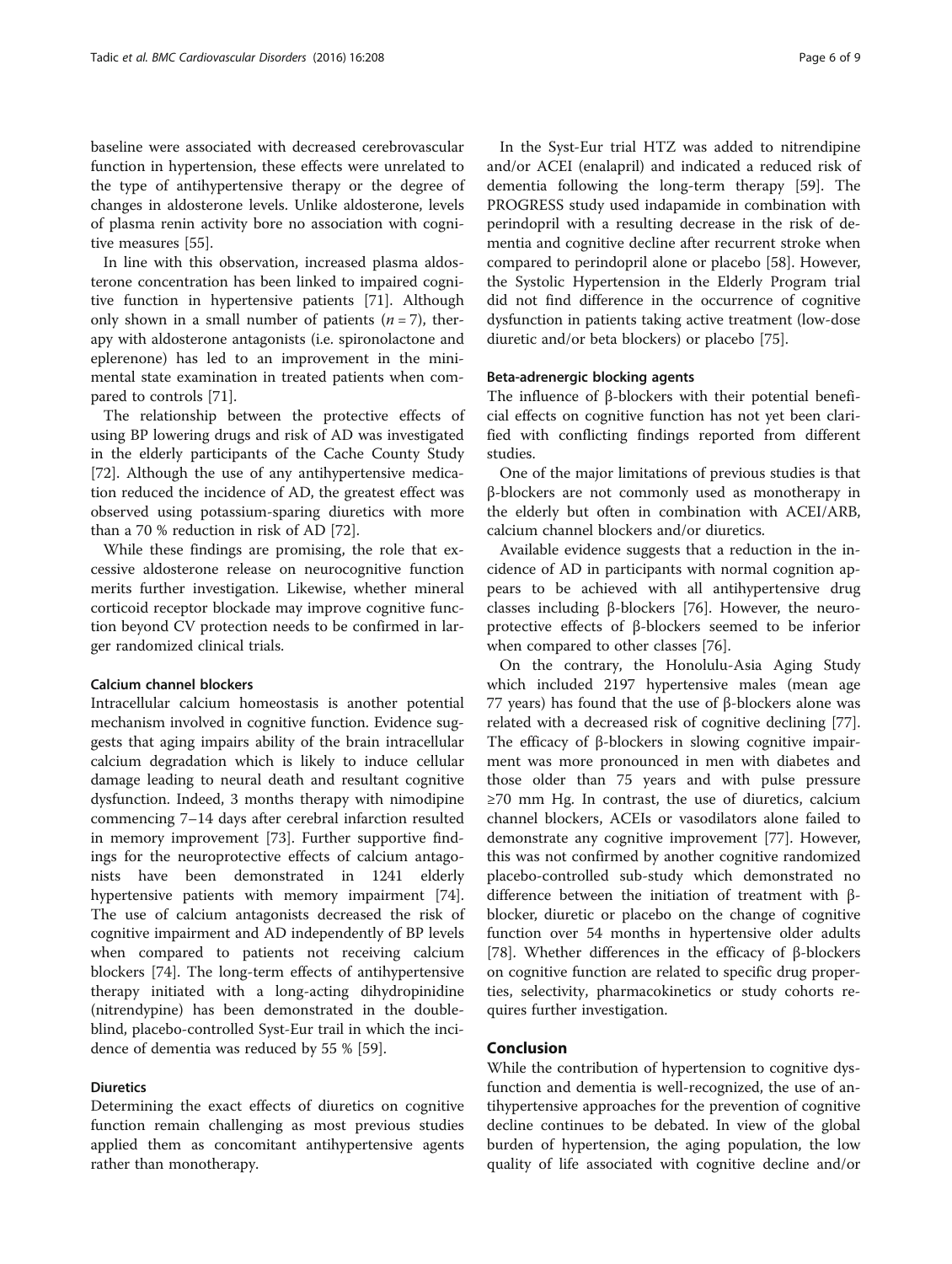<span id="page-6-0"></span>dementia resulting in increasing costs to health care systems, there is rationale for improving BP control. Special attention should focused on the treatment of midlife hypertension which is likely to reduce the incidence of dementia in late-life which is beyond cardiac, renal and vascular protection. Evidence supports the use of any BP lowering drugs with greater efficacy leaning to treatment with ARBs, ACEIs, calcium channel blockers and aldosterone antagonists for the prevention of cognitive decline in hypertensive patients. Combination of two or more antihypertensive agents is preferable to monotherapy due to additive and synergistic effects on BP control, prevention of stroke and possibly cognitive impairment. Notably, cautious hypertension management is required in the elderly and very old frail subjects as per the recent expert opinion recommendations [\[79](#page-8-0)]. Given that there is potential for (1) increasing incidence of dementia and mortality in old elderly with low BP achieved with antihypertensive drug therapy and (2) worsening further prognosis in hypertensive patients with existing impaired cognition, a therapeutic approach in this cohort needs to be established. Cognitive tests should be implemented into clinical practice, particularly in the old hypertensives prior to commencing therapy.

#### Abbreviations

ACEI: Angiotensin converting enzyme inhibitor; AD: Alzheimer's disease; ARB: Angiotensin II receptor blocker; BP: Blood pressure; CI: Confidence interval; CV: Cardiovascular; DBP: Diastolic blood pressure; RAAS: Reninangiotensin-aldosterone system; SBP: Systolic blood pressure; VaD: Vascular dementia

#### Acknowledgements

No acknowledgments.

#### Availability of data and materials

Not applicable. This is review article and all reference were properly cited in the article.

#### Authors' contributions

MT - design and writing the article. CC - drafting and revising the manuscript critically for important intellectual content. DH - design and writing the article. All authors read and approved the final manuscript.

#### Competing interests

The authors declare that they have no competing interests.

#### Consent for publication

Not applicable.

#### Ethics approval

Not applicable.

#### Author details

<sup>1</sup>University Clinical Hospital Centre "Dr. Dragisa Misovic", Heroja Milana Tepica 1, 11000 Belgrade, Serbia. <sup>2</sup>University of Milan-Bicocca and Istituto Auxologico Italiano, Clinical Research Unit, Viale della Resistenza 23, 20036 Meda, Italy. <sup>3</sup>Dobney Hypertension Centre, School of Medicine and Pharmacology-Royal Perth, Hospital Unit, The University of Western Australia, Rear 50 Murray Street, 6000 Perth, Australia.

#### Received: 2 August 2016 Accepted: 26 October 2016 Published online: 03 November 2016

#### References

- 1. Shapiro AP, Miller RE, King E, Gincherreau EH, Fitzgibbon K. Behavioral consequences of mild hypertension. Hypertension. 1982;4:355–60.
- 2. Scherr PA, Hebert LE, Smith LA, Evans DA. Relation of blood pressure to cognitive function in the elderly. Am J Epidemiol. 1991;134:1303–15.
- 3. Plassman BL, Williams JW, Burke JR, Holsinger T, Benjamin S. Systematic review: factors associated with risk for and possible prevention of cognitive decline in later life. Ann Intern Med. 2010;153:182–93.
- 4. Daviglus ML, Bell CC, Berrettini W, Bowen PE, Connolly ES, Cox NJ, et al. National Institutes of Health state-of-the-science conference statement: preventing Alzheimer disease and cognitive decline. Ann Intern Med. 2010;153:176–81.
- 5. Gorelick PB, Nyenhuis D, American Society of Hypertension Writing Group, Materson BJ, Calhoun DA, Elliott WJ, Phillips RA, Taler SJ, Townsend RR. Blood pressure and treatment of persons with hypertension as it relates to cognitive outcomes including executive function. J Am Soc Hypertens. 2012;6(5):309–15.
- 6. Wimo A, Jönsson L, Bond J, Prince M, Winblad B, Alzheimer Disease International. The worldwide economic impact of dementia 2010. Alzheimers Dement. 2013;9(1):1–11.
- 7. Hebert LE, Beckett LA, Scherr PA, Evans DA. Annual incidence of Alzheimer disease in the United States projected to the years 2000 through 2050. Alzheimer Dis Assoc Disord. 2001;15:169–73.
- 8. Tatemichi TK, Desmond DW, Mayeux R, Paik M, Stern Y, Sano M, Remien RH, Williams JB, Mohr JP, Hauser WA, et al. Dementia after stroke: baseline frequency, risks, and clinical features in a hospitalized cohort. Neurology. 1992;42:1185–93.
- 9. Pendlebury ST, Rothwell PM. Prevalence, incidence, and factors associated with pre-stroke and post-stroke dementia: a systematic review and metaanalysis. Lancet Neurol. 2009;8(11):1006–18.
- 10. Prencipe M, Ferretti C, Casini AR, Santini M, Giubilei F, Culasso F. Stroke, disability, and dementia: results of a population survey. Stroke. 1997;28:531–6.
- 11. Linden T, Skoog I, Fagerberg B, Steen B, Blomstrand C. Cognitive impairment and dementia 20 months after stroke. Neuroepidemiology. 2004;23:45–52.
- 12. Douiri A, Rudd AG, Wolfe CD. Prevalence of post-stroke cognitive impairment: South London Stroke Register 1995–2010. Stroke. 2013;44(1):138–45.
- 13. Snowdon DA, Greiner LH, Mortimer JA, Riley KP, Greiner PA, Markesbery WR. Brain infarction and the clinical expression of Alzheimer disease: the Nun study. JAMA. 1997;277:813–7.
- 14. Tsai CF, Anderson N, Thomas B, Sudlow CL. Risk factors for ischemic stroke and its subtypes in Chinese vs. Caucasians: systematic review and metaanalysis. Int J Stroke. 2015;10(4):485–93.
- 15. Elias MF, Wolf PA, D'Agostino RB, Cobb J, White LR. Untreated blood pressure level is inversely related to cognitive functioning: the Framingham study. Am J Epidemiol. 1993;138:353–64.
- 16. Launer LJ, Masaki K, Petrovitch H, Foley D, Havlik RJ. The association between midlife blood pressure levels and late-life cognitive function. The Honolulu-Asia aging study. JAMA. 1995;274:1846–51.
- 17. Glynn RJ, Beckett LA, Hebert LE, Morris MC, Scherr PA, Evans DA. Current and remote blood pressure and cognitive decline. JAMA. 1999;281:438–45.
- 18. Weidung B, Littbrand H, Nordström P, Carlberg B, Gustafson Y. The association between SBP and mortality risk differs with level of cognitive function in very old individuals. J Hypertens. 2016;34(4):745–52.
- 19. Ogliari G, Westendorp RG, Muller M, Mari D, Torresani E, Felicetta I, Lucchi T, Rossi PD, Sabayan B, de Craen AJ. Blood pressure and 10-year mortality risk in the Milan Geriatrics 75+ Cohort Study: role of functional and cognitive status. Age Ageing. 2015;44(6):932–7.
- 20. Mossello E, Pieraccioli M, Nesti N, Bulgaresi M, Lorenzi C, Caleri V, Tonon E, Cavallini MC, Baroncini C, Di Bari M, Baldasseroni S, Cantini C, Biagini CA, Marchionni N, Ungar A. Effects of low blood pressure in cognitively impaired elderly patients treated with antihypertensive drugs. JAMA Intern Med. 2015;175(4):578–85.
- 21. Farmer ME, Kittner SJ, Abbott RD, Wolz MM, Wolf PA, White LR. Longitudinally measured blood pressure, antihypertensive medication use, and cognitive performance: the Framingham Study. J Clin Epidemiol. 1990;43:475–80.
- 22. Zhu L, Viitanen M, Guo ZC, Winblad B, Fratiglioni L. Blood pressure reduction, cardiovascular diseases, and cognitive decline in the mini-mental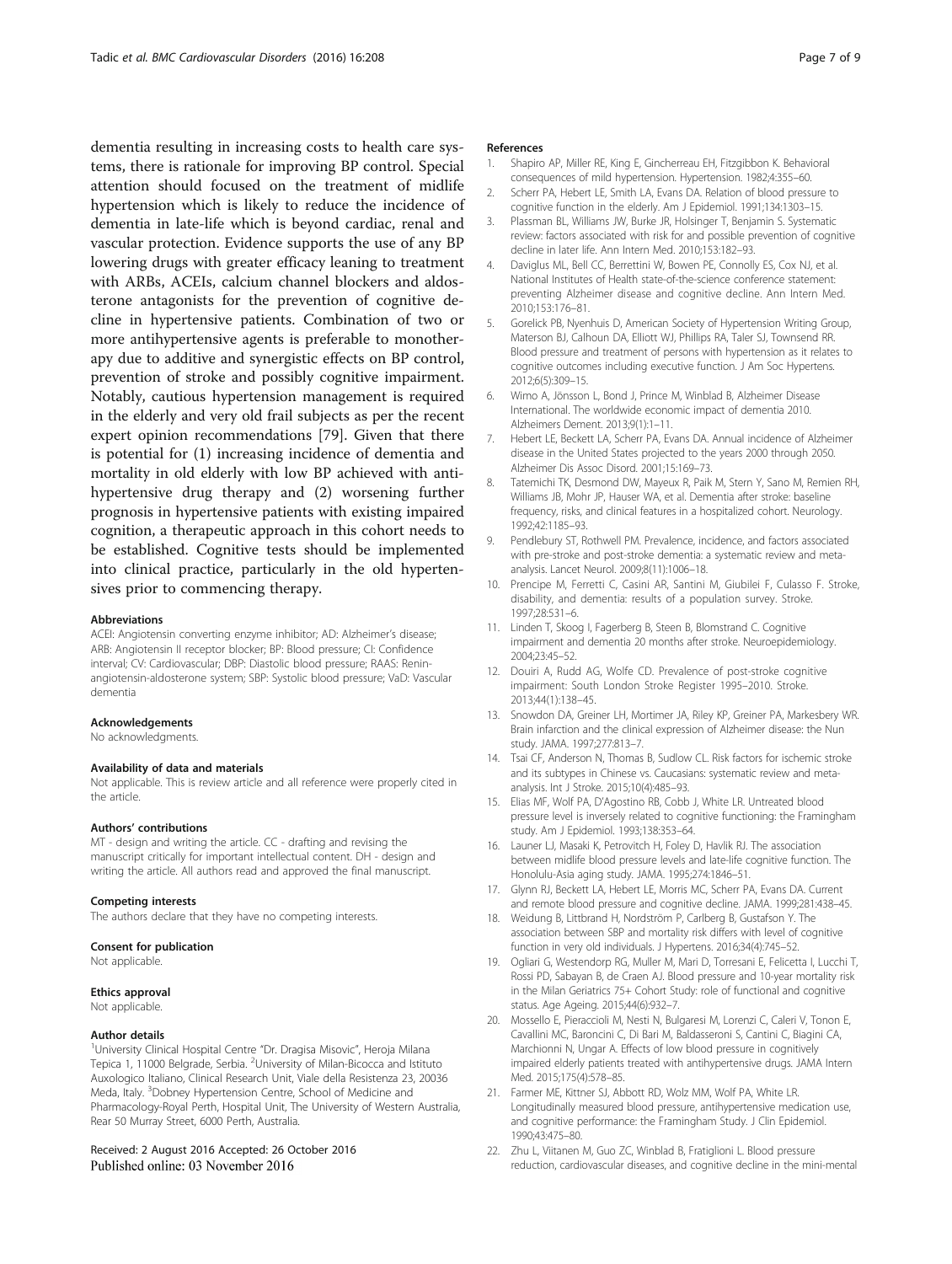<span id="page-7-0"></span>state examination in a community population of normal very old people: a three-year follow-up. J Clin Epidemiol. 1998;51:385–91.

- 23. Kivipelto M, Helkala EL, Laakso MP, et al. Midlife vascular risk factors and Alzheimer's disease in later life: longitudinal, population based study. BMJ. 2001;322:1447–51.
- 24. Skoog I, Lernfelt B, Landahl S, et al. 15-year longitudinal study of blood pressure and dementia. Lancet. 1996;347:1141–5.
- 25. Launer LJ, Ross GW, Petrovitch H, et al. Midlife blood pressure and dementia: the Honolulu-Asia aging study. Neurobiol Aging. 2000;21:49–55.
- 26. Ninomiya T, Ohara T, Hirakawa Y, Yoshida D, Doi Y, Hata J, Kanba S, Iwaki T, Kiyohara Y. Midlife and late-life blood pressure and dementia in Japanese elderly: the Hisayama study. Hypertension. 2011;58(1):22–8.
- 27. Ronnemaa E, Zethelius B, Lannfelt L, Kilander L. Vascular risk factors and dementia: 40-year follow-up of a populationbased cohort. Dement Geriatr Cogn Disord. 2011;31(6):460–6.
- 28. Laitala VS, Kaprio J, Koskenvuo M, Raiha I, Rinne JO, Silventoinen K. Association and causal relationship of midlife obesity and related metabolic disorders with old age cognition. Curr Alzheimer Res. 2011;8(6):699–706.
- 29. Gottesman RF, Schneider AL, Albert M, Alonso A, Bandeen-Roche K, Coker L, Coresh J, Knopman D, Power MC, Rawlings A, Sharrett AR, Wruck LM, Mosley TH. Midlife hypertension and 20-year cognitive change: the atherosclerosis risk in communities neurocognitive study. JAMA Neurol. 2014;71(10):1218–27.
- 30. Morris MC, Scherr PA, Hebert LE, Glynn RJ, Bennett DA, Evans DA. Association of incident Alzheimer disease and blood pressure measured from 13 years before to 2 years after diagnosis in a large community study. Arch Neurol. 2001;58:1640–6.
- 31. Verghese J, Lipton RB, Hall CB, Kuslansky G, Katz MJ. Low blood pressure the risk of dementia in very old individuals. Neurology. 2003;61:1667–72.
- 32. Molander L, Gustafson Y, Lovheim H. Longitudinal associations between blood pressure and dementia in the very old. Dement Geriatr Cogn Disord. 2010;30(3):269–76.
- 33. Oveisgharan S, Hachinski V. Hypertension, executive dysfunction, and progression to dementia: the canadian study of health and aging. Arch Neurol. 2010;67(2):187–92.
- 34. Yang YH, Roe CM, Morris JC. Relationship between late-life hypertension, blood pressure, and Alzheimer's disease. Am J Alzheimers Dis Other Demen. 2011;26(6):457–62.
- 35. Hajjar I, Wharton W, Mack WJ, Levey AI, Goldstein FC. Racial disparity in cognitive and functional disability in hypertension and all-cause mortality. Am J Hypertens. 2016;29(2):185–93.
- 36. SPRINT Research Group, Wright Jr JT, Williamson JD, Whelton PK, Snyder JK, Sink KM, Rocco MV, Reboussin DM, Rahman M, Oparil S, Lewis CE, Kimmel PL, Johnson KC, Goff Jr DC, Fine LJ, Cutler JA, Cushman WC, Cheung AK, Ambrosius WT. A randomized trial of intensive versus standard blood-pressure control. N Engl J Med. 2015;373(22):2103–16.
- 37. Iadecola C. Hypertension and dementia. Hypertension. 2014;64(1):3–5.
- 38. Farkas E, Luiten PG. Cerebral microvascular pathology in aging and
- Alzheimer's disease. Prog Neurobiol. 2001;64(6):575–611. 39. Kalaria RN. Linking cerebrovascular defense mechanisms in brain ageing and Alzheimer's disease. Neurobiol Aging. 2009;30(9):1512–4.
- 40. Gąsecki D, Kwarciany M, Nyka W, Narkiewicz K. Hypertension, brain damage and cognitive decline. Curr Hypertens Rep. 2013;15(6):547–58.
- 41. Hajjar I, Goldstein FC, Martin GS, Quyyumi AA. Roles of arterial stiffness and blood pressure in hypertension-associated cognitive decline in healthy adults. Hypertension. 2016;67(1):171–5.
- 42. Cooper LL, Woodard T, Sigurdsson S, van Buchem MA, Torjesen AA, Inker LA, Aspelund T, Eiriksdottir G, Harris TB, Gudnason V, Launer LJ, Mitchell GF. Cerebrovascular damage mediates relations between aortic stiffness and memory. Hypertension. 2016;67(1):176–82.
- 43. Cooper LL, Mitchell GF. Aortic stiffness, cerebrovascular dysfunction, and memory. Pulse (Basel). 2016;4(2–3):69–77.
- 44. Alosco ML, Gunstad J, Xu X, Clark US, Labbe DR, Riskin-Jones HH, Terrero G, Schwarz NF, Walsh EG, Poppas A, Cohen RA, Sweet LH. The impact of hypertension on cerebral perfusion and cortical thickness in older adults. J Am Soc Hypertens. 2014;8(8):561–70.
- 45. Raz N, Rodrigue KM, Haacke EM. Brain aging and its modifiers: insights from in vivo neuromorphometry and susceptibility weighted imaging. Ann N Y Acad Sci. 2007;1097:84–93.
- 46. Raz N, Rodrigue KM, Kennedy KM, Acker JD. Vascular health and longitudinal changes in brain and cognition in middle-aged and older adults. Neuropsychology. 2007;21(2):149–57.
- 47. Debette S, Markus HS. The clinical importance of white matter hyperintensities on brain magnetic resonance imaging: systematic review and meta-analysis. BMJ. 2010;341:c3666.
- 48. Pantoni L. Cerebral small vessel disease: from pathogenesis and clinical characteristics to therapeutic challenges. Lancet Neurol. 2010;9(7):689–701.
- 49. Raz N, Yang YQ, Rodrigue KM, Kennedy KM, Lindenberger U, Ghisletta P. White matter deterioration in 15 months: latent growth curve models in healthy adults. Neurobiol Aging. 2012;33(2):429.e1-5.
- 50. Hering D, Piskunowicz M. Hypertension and ischaemic stroke subtypes. In: Coca A, Manica G, Rosei EA, editors. Hypertension and brain damage. European Society of Hypertension, Working Group Hypertension and the Brain; 2016. doi: [10.1007/978-3-319-32074-8](http://dx.doi.org/10.1007/978-3-319-32074-8)
- 51. Waldstein SR, Rice SC, Thayer JF, Najjar SS, Scuteri A, Zonderman AB. Pulse pressure and pulse wave velocity are related to cognitive decline in the Baltimore Longitudinal Study of Aging. Hypertension. 2008;51(1):99–104.
- 52. Qiu C, Winblad B, Viitanen M, Fratiglioni L. Pulse pressure and risk of Alzheimer disease in persons aged 75 years and older: a community-based, longitudinal study. Stroke. 2003;34(3):594–9.
- 53. Carnevale D, Mascio G, D'Andrea I, Fardella V, Bell RD, Branchi I, Pallante F, Zlokovic B, Yan SS, Lembo G. Hypertension induces brain β-amyloid accumulation, cognitive impairment, and memory deterioration through activation of receptor for advanced glycation end products in brain vasculature. Hypertension. 2012;60(1):188–97.
- 54. Pires PW, Dams Ramos CM, Matin N, Dorrance AM. The effects of hypertension on the cerebral circulation. Am J Physiol Heart Circ Physiol. 2013;304(12):H1598–614.
- 55. Hajjar I, Hart M, Mack W, Lipsitz LA. Aldosterone, cognitive function, and cerebral hemodynamics in hypertension and antihypertensive therapy. Am J Hypertens. 2015;28(3):319–25.
- 56. Uiterwijk R, Huijts M, Staals J, Rouhl RP, De Leeuw PW, Kroon AA, Van Oostenbrugge RJ. Endothelial activation is associated with cognitive performance in patients with hypertension. Am J Hypertens. 2016;29(4):464–9.
- 57. McGuinness B, Todd S, Passmore P, Bullock R. Blood pressure lowering in patients without prior cerebrovascular disease for prevention of cognitive impairment and dementia. Cochrane Database Syst Rev. 2009;4:CD004034.
- 58. Tzourio C, Anderson C, Chapman N, Woodward M, Neal B, MacMahon S, Chalmers J, PROGRESS Collaborative Group. Effects of blood pressure lowering with perindopril and indapamide therapy on dementia and cognitive decline in patients with cerebrovascular disease. Arch Intern Med. 2003;163(9):1069–75.
- 59. Forette F, Seux ML, Staessen JA, Thijs L, Babarskiene MR, Babeanu S, Bossini A, Fagard R, Gil-Extremera B, Laks T, Kobalava Z, Sarti C, Tuomilehto J, Vanhanen H, Webster J, Yodfat Y, Birkenhäger WH, Systolic Hypertension in Europe Investigators. The prevention of dementia with antihypertensive treatment: new evidence from the systolic hypertension in Europe (Syst-Eur) study. Arch Intern Med. 2002;162(18):2046–52.
- 60. Coca A, Monteagudo E, Doménech M, Camafort M, Sierra C. Can the treatment of hypertension in the middle-aged prevent dementia in the elderly? High Blood Press Cardiovasc Prev. 2016;23(2):97–104.
- 61. Levi Marpillat N, Macquin-Mavier I, Tropeano AI, Bachoud-Levi AC, Maison P. Antihypertensive classes, cognitive decline and incidence of dementia: a network meta-analysis. J Hypertens. 2013;31(6):1073–82.
- 62. Kherada N, Heimowitz T, Rosendorff C. Antihypertensive therapies and cognitive function: a review. Curr Hypertens Rep. 2015;17(10):79.
- 63. Yagi S, Akaike M, Ise T, Ueda Y, Iwase T, Sata M. Renin-angiotensinaldosterone system has a pivotal role in cognitive impairment. Hypertens Res. 2013;36(9):753–8.
- 64. Kehoe PG, Wilcock GK. Is inhibition of the renin-angiotensin system a new treatment option for Alzheimer's disease? Lancet Neurol. 2007;6(4):373–8.
- 65. Savaskan E, Hock C, Olivieri G, Bruttel S, Rosenberg C, Hulette C, Müller-Spahn F. Cortical alterations of angiotensin converting enzyme, angiotensin II and AT1 receptor in Alzheimer's dementia. Neurobiol Aging. 2001;22(4):541–6.
- 66. Bosch J, Yusuf S, Pogue J, Sleight P, Lonn E, Rangoonwala B, Davies R, Ostergren J, Probstfield J, HOPE Investigators. Heart outcomes prevention evaluation. Use of ramipril in preventing stroke: double blind randomised trial. BMJ. 2002;324:699–702.